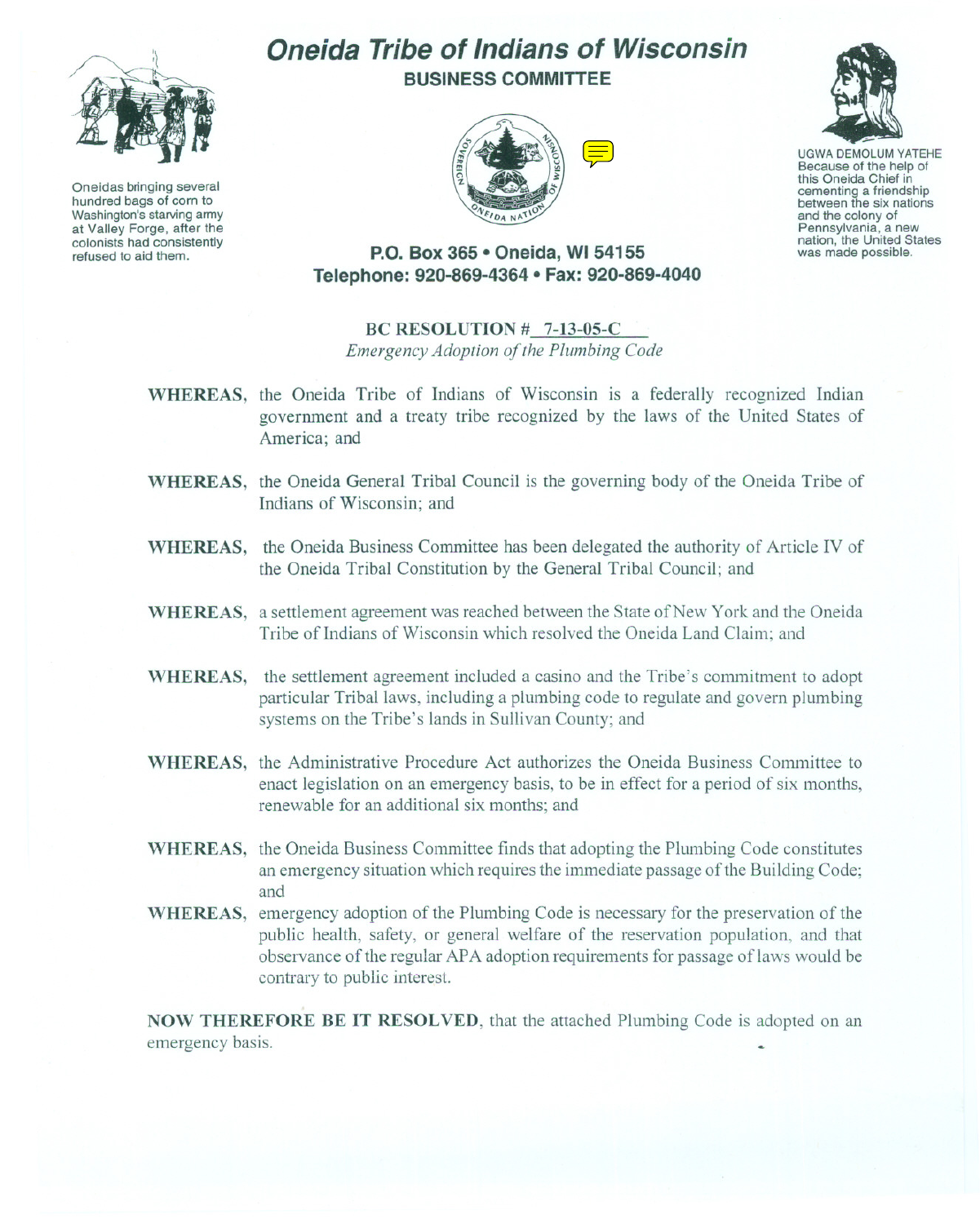### **Resolution #7-13-05-C Page 2**

**BE IT FINALLY RESOL VED,** that the Plumbing Code shall be effective immediately and remain in effect for six (6) months unless extended by the Oneida Business Committee for an additional six (6) months.

#### **Certification**

**I,** the undersigned, as Secretary of the Oneida Business Committee, hereby certify that the Oneida Business Committee is composed of 9 members of whom 5 members constitute a quorum. members were present at a meeting duly called, noticed and held on the  $13<sup>th</sup>$  day of July, 2005; that the foregoing resolution was duly adopted at such meeting by a vote of  $\overline{5}$  members for; 0 members against; and <u>0</u>\_ members not voting; and that said resolution has not been rescinded or<br>amended in any way.<br>**Alle Santon**, Tribal Secretary

Julie Barton, Tribal Secretary<br>Oneida Business Committee